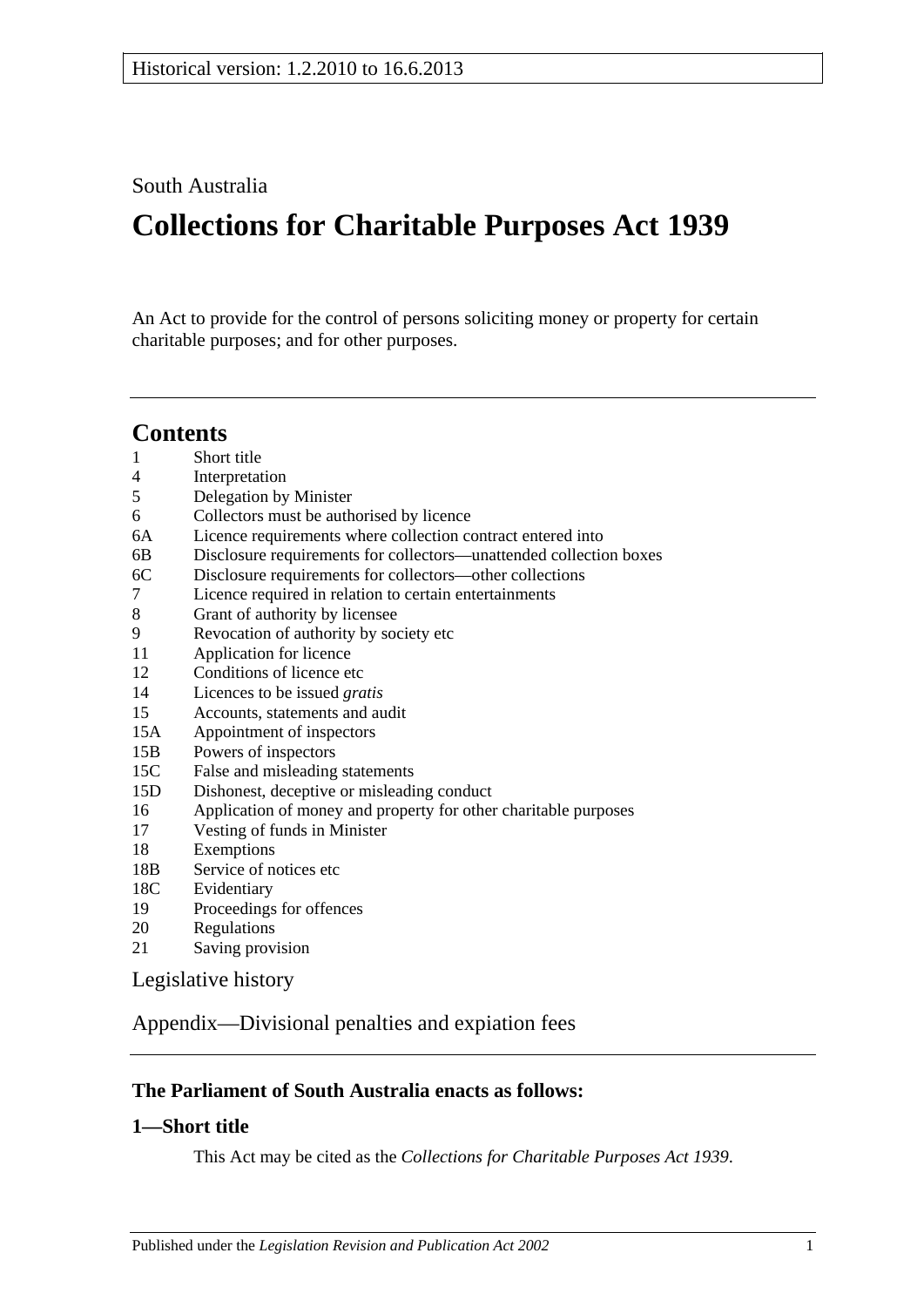#### <span id="page-1-0"></span>**4—Interpretation**

In this Act—

*body* means a body whether corporate or unincorporate;

*charitable purpose* means—

- (a) the affording of relief to diseased, disabled, sick, infirm, incurable, poor, destitute, helpless, or unemployed persons, or to the dependents of any such persons;
- (b) the relief of distress occasioned by war, whether occasioned in South Australia or elsewhere;
- (e) the affording of relief, assistance, or support to persons who are or have been members of the armed forces of Australia or to the dependents of any such persons;
- (f) the provision of welfare services for animals;

*collection contract* means a contract under which a person agrees to act as a paid collector for a person, society, body or association;

*collector*—a person acts as a collector if the person—

- (a) collects or attempts to collect money or property wholly or partly for a charitable purpose; or
- (b) obtains or attempts to obtain money wholly or partly for a charitable purpose by the sale of a disc, badge, token, flower, ribbon or other device; or
- (c) obtains or attempts to obtain a bequest, devise or other grant of money or property wholly or partly for a charitable purpose;

*inspector* means a person appointed by the Minister as an inspector under [section](#page-8-0) 15A;

*paid collector*—a person acts as a paid collector if the person receives valuable consideration to act as a collector;

*property* includes real and personal property;

*section 6 licence* means a licence granted under this Act for the purposes of section 6;

*section 6A licence* means a licence granted under this Act for the purposes of section 6A;

*section 7 licence* means a licence granted under this Act for the purposes of section 7.

**Note—**

For definition of divisional penalties (and divisional expiation fees) see Appendix.

## <span id="page-1-1"></span>**5—Delegation by Minister**

- (1) The Minister may, by notice in the Gazette, delegate any of the Minister's powers or functions under this Act—
	- (a) to a particular person or body; or
	- (b) to the person for the time being occupying a particular position.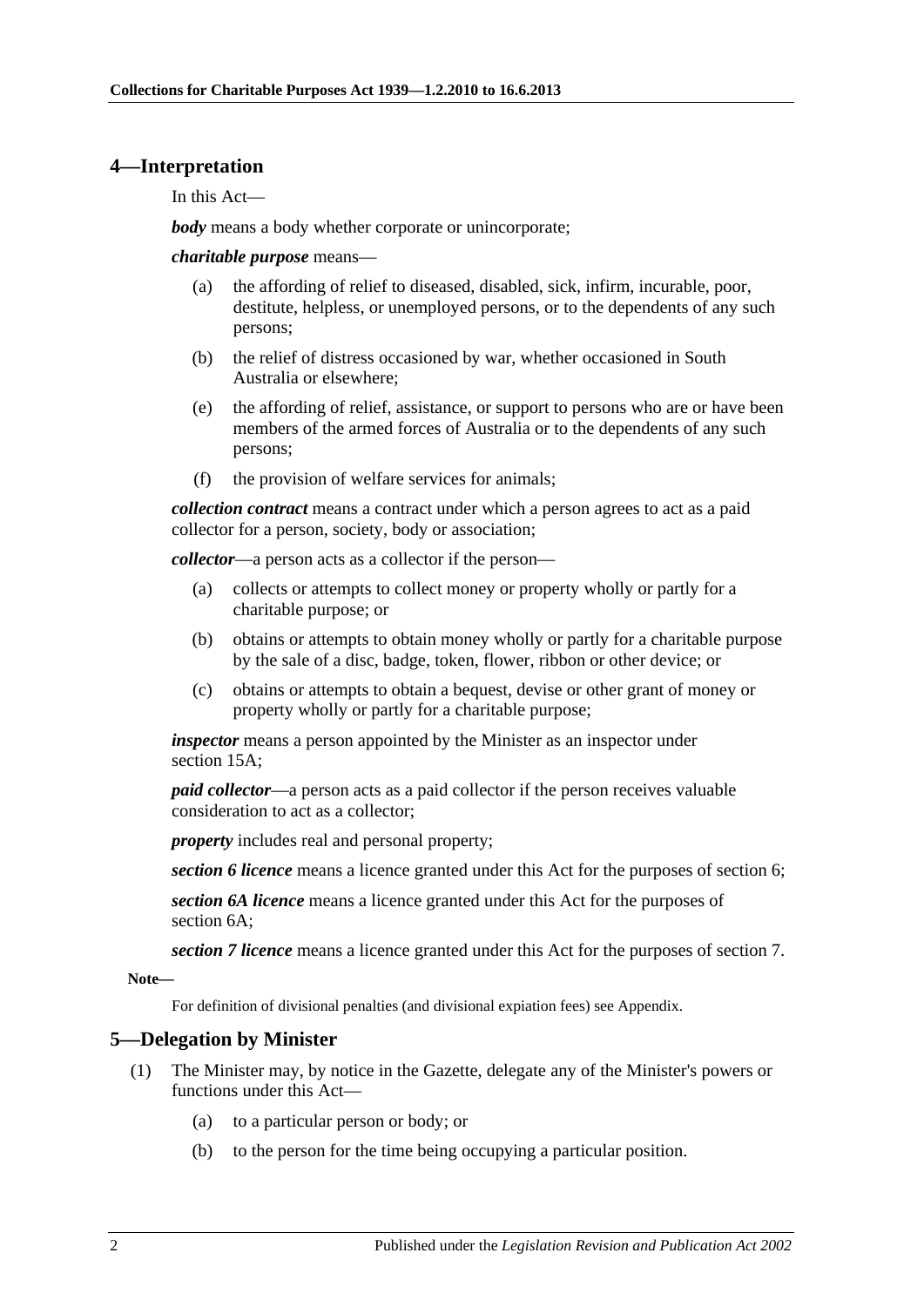- (2) A delegation under this section—
	- (a) may be absolute or conditional; and
	- (b) does not derogate from the power of the Minister to act in any matter; and
	- (c) may be varied or revoked by the Minister by subsequent notice in the Gazette.
- (3) A power or function delegated under this section may, if the instrument of delegation so provides, be further delegated.

#### <span id="page-2-3"></span><span id="page-2-0"></span>**6—Collectors must be authorised by licence**

(1) Subject to [subsection](#page-2-2) (2), a person must not act as a collector unless the person holds, or is authorised by the holder of, a [section](#page-2-0) 6 licence.

Penalty: Division 6 fine.

- <span id="page-2-2"></span>(2) [Subsection](#page-2-3) (1) does not apply if—
	- (a) the person—
		- (i) only collects or attempts to collect money or property from persons known to the person or with whom the person regularly associates; and
		- (ii) provides all of the money or property so collected to the holder of a [section](#page-2-0) 6 licence; and
		- (iii) is not a paid collector; or
	- (b) the person—
		- (i) only collects or attempts to collect property for the purpose of affording relief to a particular person or to the dependants of a particular person; and
		- (ii) provides all of the property so collected to that person or to those dependants; and
		- (iii) is not a paid collector.

#### <span id="page-2-1"></span>**6A—Licence requirements where collection contract entered into**

A paid collector must not employ or engage another person (whether or not for valuable consideration) to act as a collector in performance of the paid collector's obligations under a collection contract unless the paid collector is the holder of a [section](#page-2-1) 6A licence.

Penalty: Division 6 fine.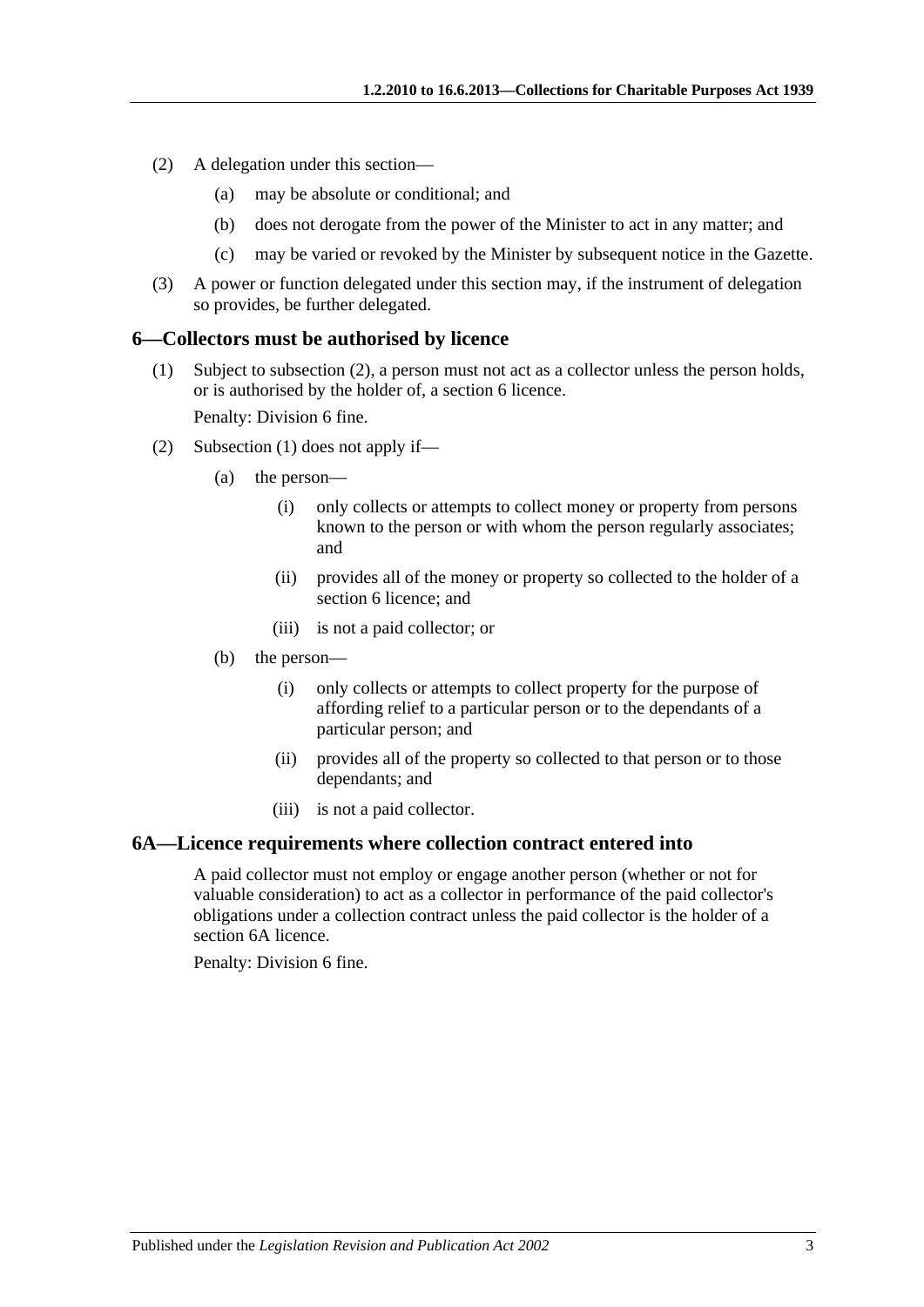#### <span id="page-3-2"></span><span id="page-3-0"></span>**6B—Disclosure requirements for collectors—unattended collection boxes**

- (1) A person who acts as a collector by placing an unattended collection box in a public place must ensure that the collection box is marked, in a reasonably prominent position, with the following information:
	- (a) the name of, and contact details for, the holder of the [section](#page-2-0) 6 licence under which the person is authorised to act as a collector and, if the holder of that licence has previously submitted a statement under section [15\(2\)\(b\),](#page-7-2) particulars of the website maintained by the Minister under [section](#page-8-2) 15(6) or any other website at which the last such statement submitted by the holder of that licence can be inspected;
	- (b) any other information prescribed by regulation.
- (2) A paid collector who contravenes or fails to comply with [subsection](#page-3-2) (1) is guilty of an offence.

Penalty: Division 7 fine.

(3) The holder of a [section](#page-2-0) 6 licence must take reasonable steps to ensure that each person authorised to act as a collector by the holder of the licence is aware of his or her obligations under this section and is provided with the information referred to in [subsection](#page-3-2) (1).

Penalty: Division 6 fine.

(4) The holder of a [section](#page-2-1) 6A licence must take reasonable steps to ensure that each person employed or engaged (whether or not for valuable consideration) to act as a collector by the holder of the licence is aware of his or her obligations under this section and is provided with the information referred to in [subsection](#page-3-2) (1).

Penalty: Division 6 fine.

- (5) For the purposes of this section, a collection box that is not attended by any person who is the holder of a [section](#page-2-0) 6 licence in respect of the collection, or authorised by the holder of such a licence, will be taken to be an unattended collection box.
- (6) In this section—

*collection box* includes any form of receptacle for the collection of money, whether the money is to be placed in the receptacle as a donation or for the purchase of a disc, badge, token, flower, ribbon or other device.

#### <span id="page-3-3"></span><span id="page-3-1"></span>**6C—Disclosure requirements for collectors—other collections**

- (1) A person who acts as a collector must tell each person from whom money or property, or a bequest, devise or other grant of money or property, is collected or obtained or attempted to be collected or obtained—
	- (a) his or her name or, if the person is issued with a unique identifier by the holder of the [section](#page-2-0) 6 licence under which the person is authorised to act as a collector, that unique identifier; and
	- (b) whether or not the person is acting as a paid collector.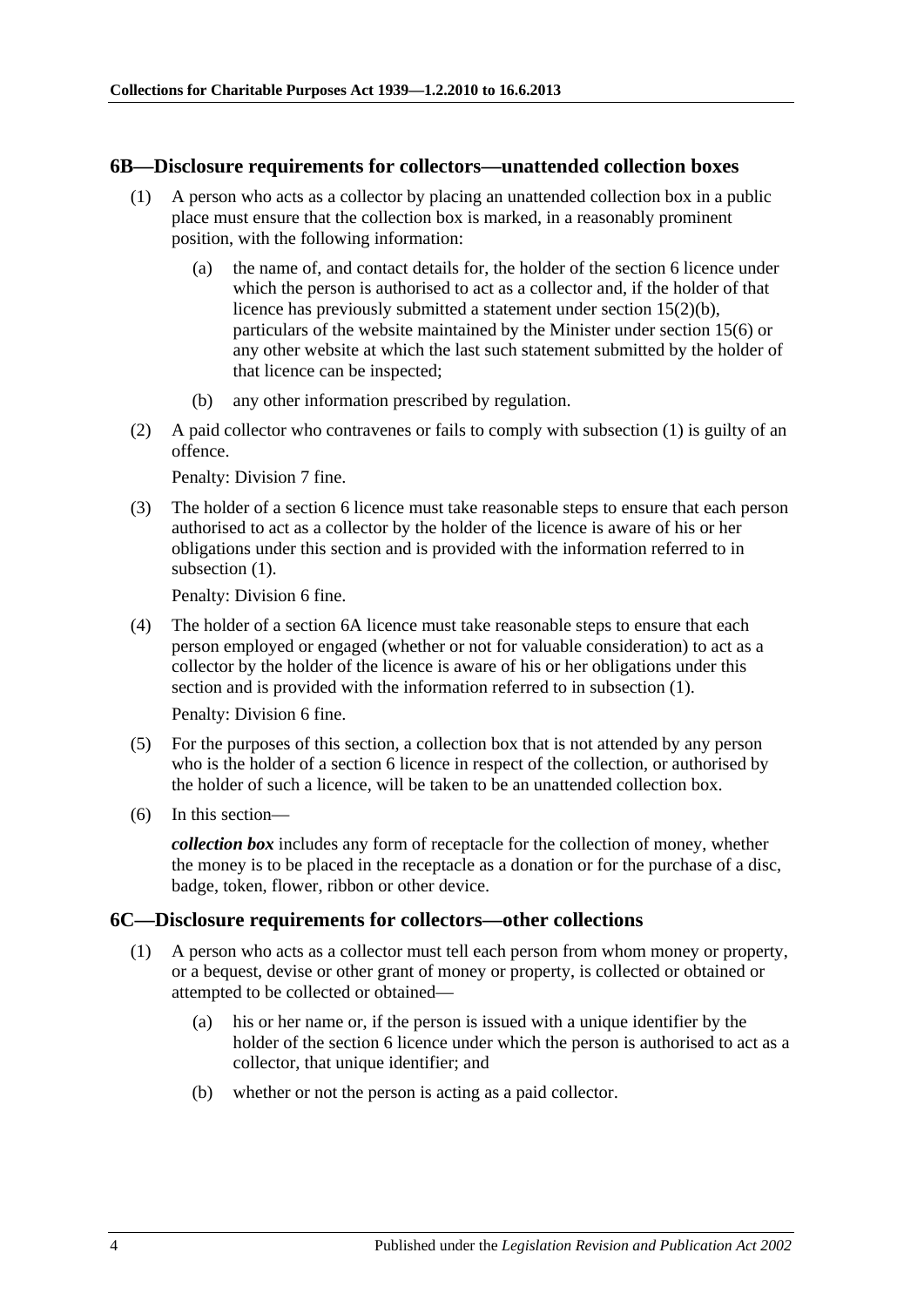- (2) However, [subsection](#page-3-3) (1) does not apply to a person acting as a collector if the person—
	- (a) can be seen by the persons from whom money or property, or a bequest, devise or other grant of money or property, is collected or obtained or attempted to be collected or obtained; and
	- (b) is wearing a badge, in a reasonably prominent position, which contains the information specified in [subsection](#page-3-3) (1).
- (3) A paid collector who contravenes or fails to comply with [subsection](#page-3-3) (1) is guilty of an offence.

Penalty: Division 7 fine.

- <span id="page-4-1"></span>(4) A person who acts as a collector must, at the request of a person from whom money or property, or a bequest, devise or other grant of money or property, is collected or obtained or attempted to be collected or obtained, provide the following information to the person:
	- (a) the name of, and contact details for, the holder of the [section](#page-2-0) 6 licence under which the person is authorised to act as a collector and, if the holder of that licence has previously submitted a statement under section [15\(2\)\(b\),](#page-7-2) particulars of the website maintained by the Minister under [section](#page-8-2) 15(6) or any other website at which the last such statement submitted by the holder of that licence can be inspected;
	- (b) any other information prescribed by regulation.
- (5) A paid collector who contravenes or fails to comply with [subsection](#page-4-1) (4) is guilty of an offence.

Penalty: Division 7 fine.

(6) The holder of a [section](#page-2-0) 6 licence must take reasonable steps to ensure that each person authorised to act as a collector by the holder of the licence is aware of his or her obligations under this section and is provided with the information referred to in [subsection](#page-4-1)  $(4)$ .

Penalty: Division 6 fine.

(7) The holder of a [section](#page-2-1) 6A licence must take reasonable steps to ensure that each person employed or engaged (whether or not for valuable consideration) to act as a collector by the holder of the licence is aware of his or her obligations under this section and is provided with the information referred to in [subsection](#page-4-1) (4).

Penalty: Division 6 fine.

(8) This section does not apply to a person who acts as a collector in the manner described in [section](#page-3-0) 6B.

#### <span id="page-4-0"></span>**7—Licence required in relation to certain entertainments**

- (1) This section applies to an entertainment if—
	- (a) a charge is made for admission to the entertainment; and
	- (b) it is held out that the proceeds, or part of the proceeds, of the entertainment are to be devoted to a charitable purpose.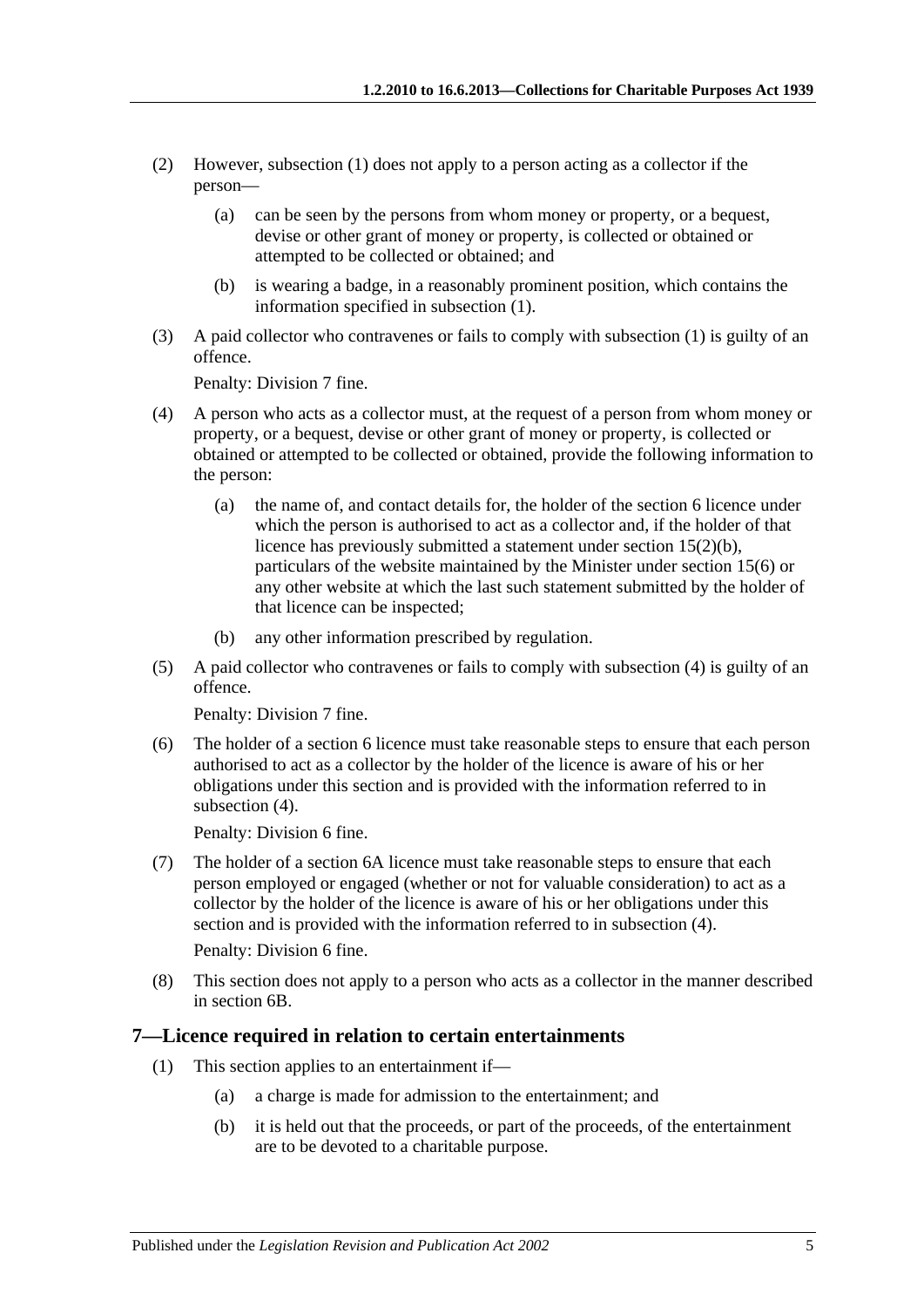- (2) A person must not—
	- (a) conduct an entertainment to which this section applies; or
	- (b) sell or attempt to sell a ticket for admission to an entertainment to which this section applies,

unless the person holds, or is authorised by the holder of, a [section](#page-4-0) 7 licence. Penalty: Division 6 fine.

<span id="page-5-1"></span>(3) If any speaker or other performer at an entertainment to which this section applies is to be paid a fee or commission of an amount that exceeds, or is likely to exceed, the prescribed amount, the holder of the [section](#page-4-0) 7 licence under which a person is authorised to conduct the entertainment must, at the request of any person, tell the person the amount, or likely amount, of any such fee or commission.

Penalty: Division 6 fine.

- (4) For the purposes of [subsection](#page-5-1) (3), the value of any non-monetary consideration to be provided to a person (including the value of any travel or accommodation costs to be paid in respect of the person's attendance at the relevant entertainment) must be taken into account in determining the amount of the fee or commission that is to be paid to the person.
- (5) A person who conducts an entertainment to which this section applies must not cause or permit an advertisement relating to the entertainment to be published by radio, television, newspaper or in any other way or a ticket for admission to the entertainment to be sold unless the advertisement or ticket contains the following information:
	- (a) the name of, and contact details for, the holder of the [section](#page-4-0) 7 licence under which the person is authorised to conduct the entertainment and, if the holder of that licence has previously submitted a statement under section [15\(2\)\(b\),](#page-7-2) particulars of the website maintained by the Minister under [section](#page-8-2) 15(6) or any other website at which the last such statement submitted by the holder of that licence can be inspected;
	- (b) if [subsection](#page-5-1) (3) applies—a statement indicating that performers payment details can be obtained from the holder of the [section](#page-4-0) 7 licence;
	- (c) any other information prescribed by regulation.

Penalty: Division 6 fine.

(6) In this section—

*prescribed amount* means—

- (a) if an amount is prescribed by regulation for the purposes of this definition—that amount;
- (b) if no amount is prescribed by regulation for the purposes of this definition—\$5 000.

## <span id="page-5-0"></span>**8—Grant of authority by licensee**

(1) Any person, society, body, or association being the holder of a [section](#page-2-0) 6 or [7](#page-4-0) licence may give any authority referred to in section 6 or 7 by any means approved, from time to time, by the Minister either generally or in a particular case.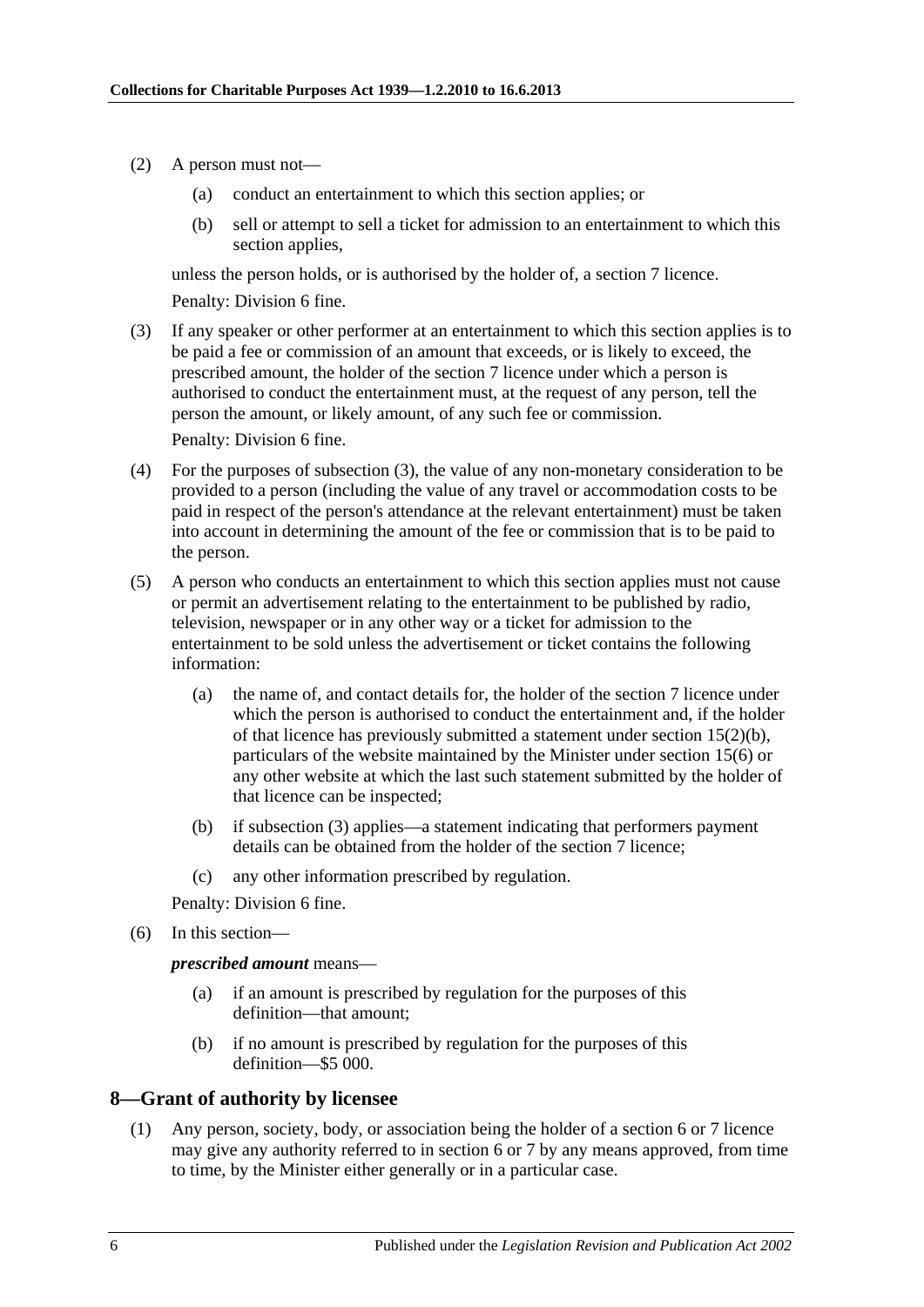(2) An authority given by the holder of a [section](#page-2-0) 6 or [7](#page-4-0) licence may be subject to such conditions as the holder of the licence thinks fit.

## <span id="page-6-3"></span><span id="page-6-0"></span>**9—Revocation of authority by society etc**

- (1) Any person, society, body, or association being the holder of a licence under this Act who or which gives any authority referred to in section 6 or section 7 may revoke any such authority, and when any such authority is revoked the person to whom it was given must, if the authority was given in writing, within seven days after notice in writing of the revocation produce and deliver the written authority to such person, society, body or association or to a member of the committee or other governing body of such society, body, or association.
- (2) A person who fails to produce and deliver a written authority as required by [subsection](#page-6-3) (1) is guilty of an offence. Penalty: Division 6 fine.

## <span id="page-6-1"></span>**11—Application for licence**

- (1) An application for a licence under this Act must be made to the Minister.
- (2) In considering an application for a [section](#page-2-0) 6 or [7](#page-4-0) licence, the Minister may take into account any matter the Minister thinks fit and must consider whether, having regard to the objects of the applicant, those objects would be more effectively or economically carried out by any other person, society, body, or association being the holder of or an applicant for a licence under this Act.
- (3) The Minister may, in his or her discretion, grant or refuse a licence to any applicant and will not be liable to any proceedings whatsoever as a consequence of any refusal.

## <span id="page-6-2"></span>**12—Conditions of licence etc**

- (1) A licence granted by the Minister under this Act remains in force for the period or periods specified in the licence or until revoked by the Minister.
- (2) A licence may be granted subject to any conditions the Minister thinks fit including (without limitation)—
	- (a) conditions limiting the proportion of the proceeds of collections and entertainments which may be applied as commission or other remuneration to persons acting as collectors under the licence or to other persons concerned in the collections or entertainments to which the licence applies; and
	- (b) conditions requiring the holder of the licence or any other person authorised by the holder of the licence, to comply with the provisions of a code of practice issued by the Minister.
- (3) The Minister may, at any time, vary or revoke the conditions on which a licence was granted under this Act or add conditions to a licence granted under this Act.
- (4) The Minister may revoke a licence on any of the following grounds:
	- (a) that donations (whether of money or goods) received for charitable purposes by the licensee have been mismanaged or misapplied; or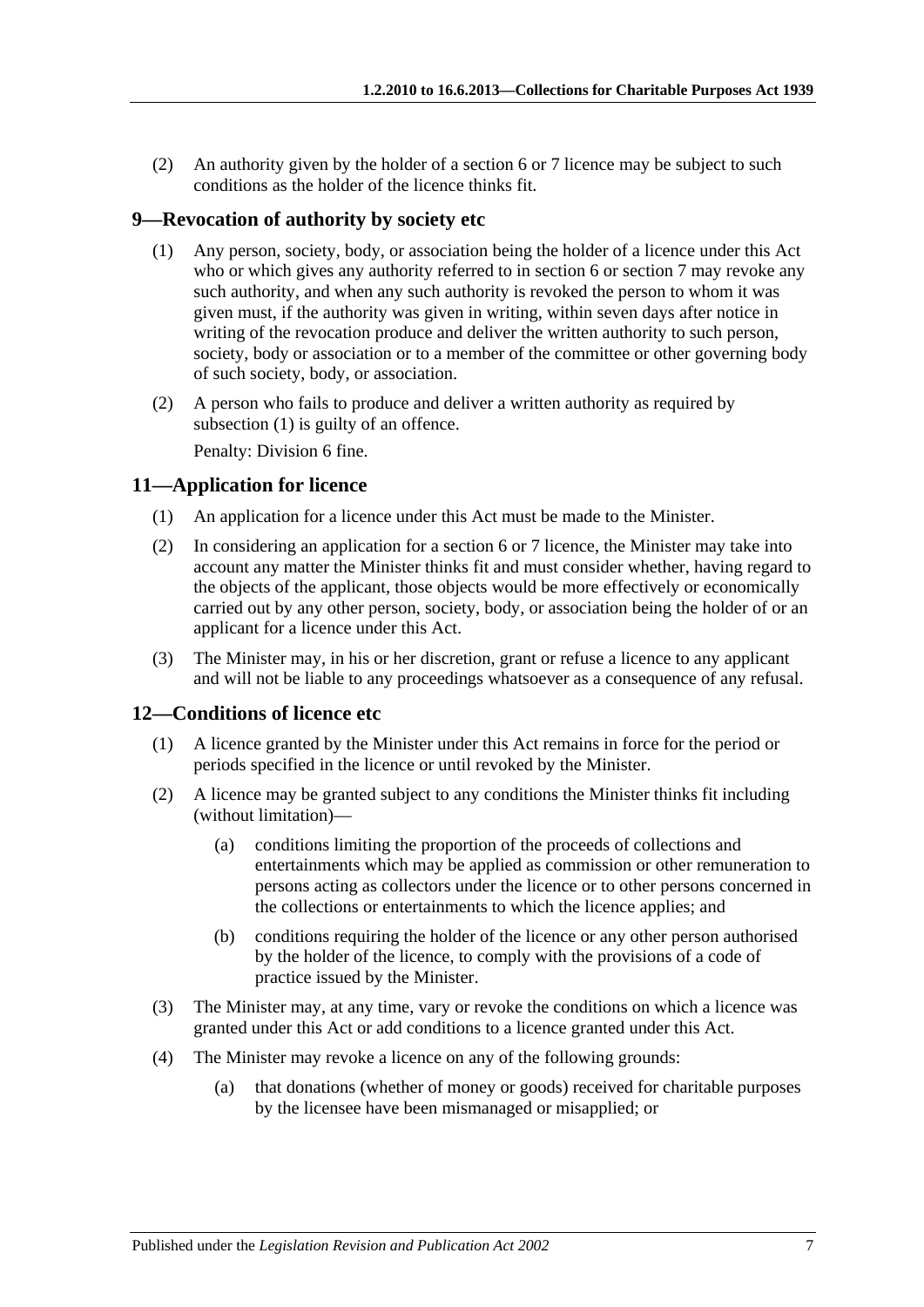- (b) that excessive commission or remuneration has been, or is to be, paid to any person acting as a collector under the licence, or acting in connection with the conduct of an entertainment to which the licence relates, out of the proceeds of the collection or entertainment (as the case may be), or that the proportion of those proceeds that is, or is to be, applied towards charitable purposes is for any other reason inadequate; or
- (ba) the licensee's contravention of or failure to comply with a condition of the licence or a requirement under this Act; or
- (c) that any other circumstances exist that justify, in the opinion of the Minister, revocation of the licence.

#### <span id="page-7-0"></span>**14—Licences to be issued** *gratis*

No fee may be charged for any licence under this Act.

#### <span id="page-7-1"></span>**15—Accounts, statements and audit**

- (1) If the holder of a licence under this Act collects or receives money for a charitable purpose during a financial year or other period specified in the licence (the *statement period*), the holder of the licence must—
	- (a) keep proper accounts relating to the money; and
	- (b) after the end of the statement period, have the accounts audited by a person who is authorised to audit the accounts of a prescribed association under Part 4 Division 2 of the *[Associations Incorporation Act](http://www.legislation.sa.gov.au/index.aspx?action=legref&type=act&legtitle=Associations%20Incorporation%20Act%201985) 1985* or is approved by the Minister for the purposes of this section.
- <span id="page-7-2"></span>(2) The holder of a licence under this Act must, at the time or times fixed in the licence, provide to the Minister—
	- (a) a copy of the audited accounts for the last ending statement period; and
	- (b) a statement setting out—
		- (i) the amount of money collected or received by the licensee during the last ending statement period; and
		- (ii) the costs associated with collection or receipt of the money; and
		- (iii) the manner in which the money has been dealt with; and
		- (iv) any other information required by the Minister.
- (3) The Minister may at any time, by notice in writing to the holder of a licence, require the holder of the licence to provide to the Minister, within a specified time—
	- (a) a statement setting out specified information relating to money or property collected or received by the holder of the licence for charitable purposes; or
	- (b) specified documents (which may include a written record reproducing in an understandable form information stored by computer, microfilm or other process) in the custody or control of the holder of the licence that relate to money or property collected or received by the holder of the licence for charitable purposes.
- (4) A statement required to be provided to the Minister under this section must be verified in a manner required by the Minister.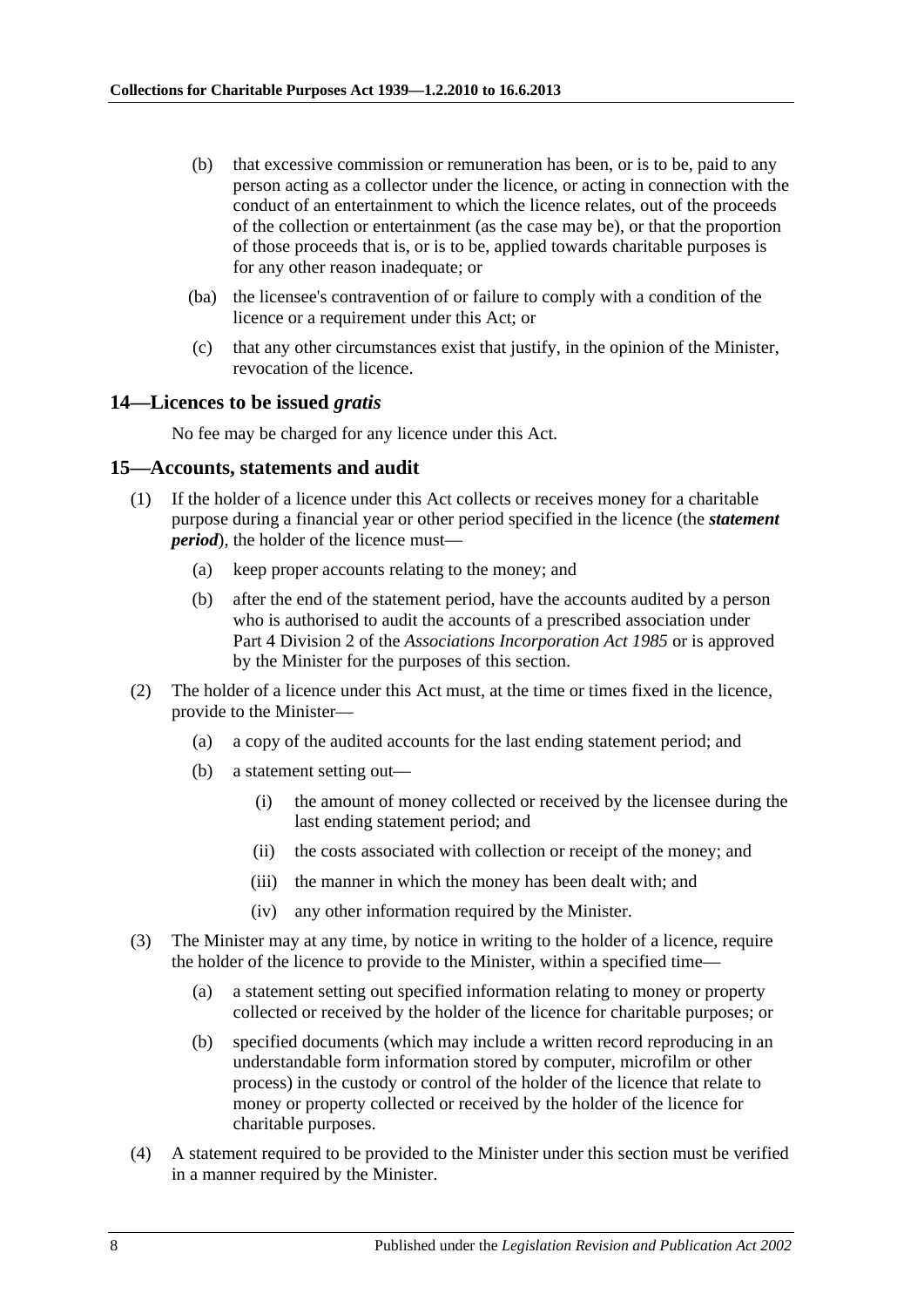- (5) If the holder of a licence under this Act sells, or otherwise converts into money, any property collected or received by the holder of the licence for a charitable purpose, the money so obtained is, for the purposes of this section, money collected or received by the holder of the licence for a charitable purpose.
- <span id="page-8-2"></span>(6) The Minister must publish on a website maintained by the Minister—
	- (a) the name of, and contact details for, any person who holds a licence under this Act; and
	- (b) the contents of any statement submitted to the Minister under this section or a summary of, or extract from, any such statement.
- (7) If the holder of a licence contravenes or fails to comply with a provision of this section—
	- (a) in the case of a licence held by a natural person—the person is guilty of an offence; or
	- (b) in the case of a licence held by a body corporate—the body corporate and each member of the governing body of the body corporate are guilty of an offence; or
	- (c) in the case of a licence held by an unincorporated body—each member of the body is guilty of an offence.

Penalty: Division 6 fine.

(8) It is a defence to a charge of an offence under this section if the defendant proves that the offence occurred without the defendant's knowledge or consent.

## <span id="page-8-0"></span>**15A—Appointment of inspectors**

- (1) The Minister may appoint inspectors for the purposes of this Act.
- (2) The Minister must provide each inspector with an identity card which the inspector must produce on request.

## <span id="page-8-1"></span>**15B—Powers of inspectors**

- (1) For the purposes of ascertaining whether the provisions of this Act are being complied with and subject to this section, an inspector may enter any place in which the inspector suspects, on reasonable grounds, there may be evidence or records connected with an activity for which a licence is required under this Act.
- (2) An inspector must not enter a place used as a residence unless—
	- (a) the occupier consents; or
	- (b) the inspector is authorised by warrant under [subsection](#page-8-3) (3).
- <span id="page-8-3"></span>(3) A magistrate may, if satisfied on the application of an inspector that there is a proper ground for doing so, issue a warrant authorising an inspector to enter a place used as a residence.
- (4) While an inspector is in or on any place under this section, the inspector may do one or more of the following:
	- (a) inspect or search the place or anything in the place;
	- (b) require a person in the place to—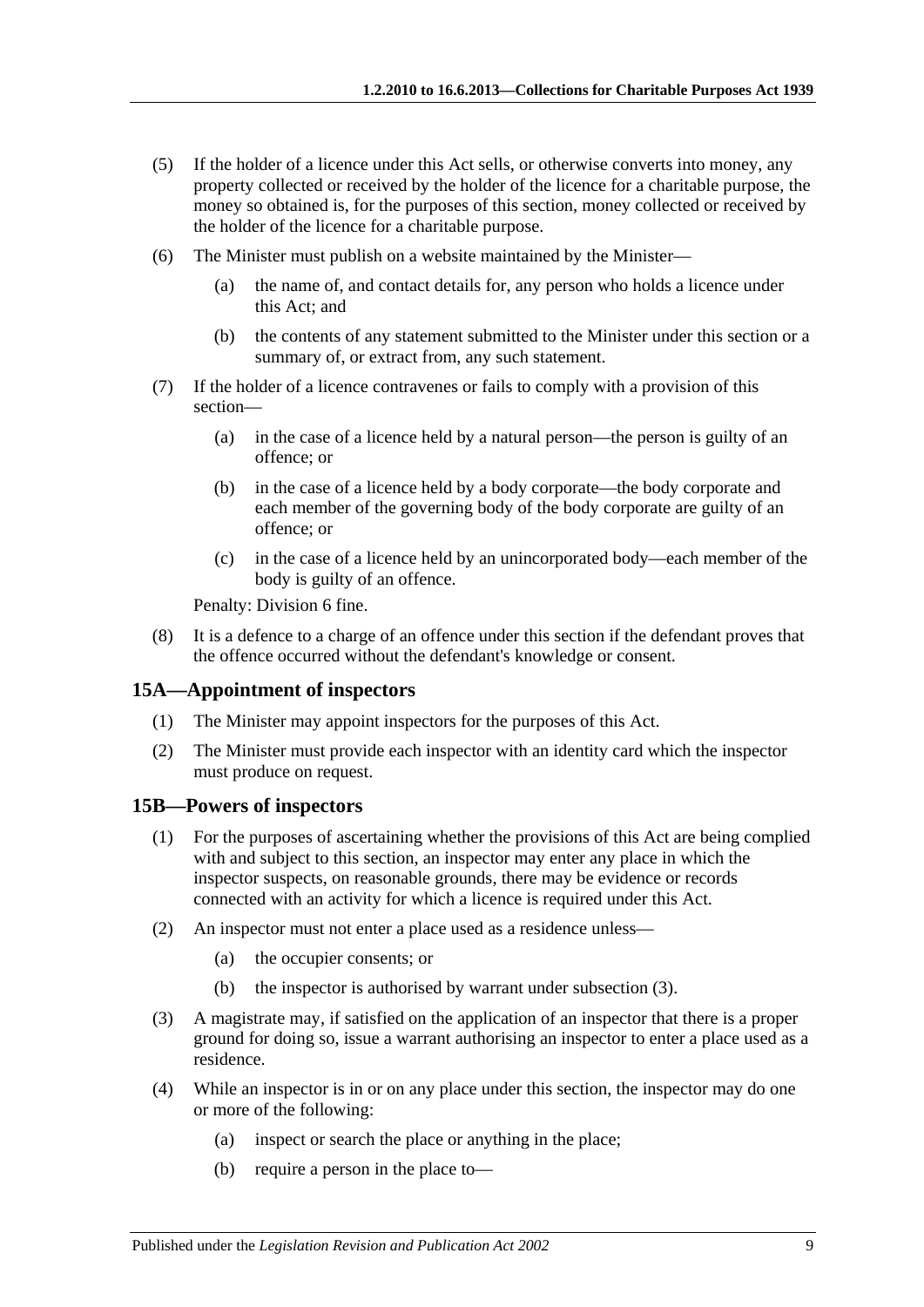- (i) produce documents (which may include a written record reproducing in an understandable form information stored by computer, microfilm or other process) that are in the person's custody or control; and
- (ii) answer any questions put by the inspector;
- (c) inspect documents produced to the inspector and retain them for so long as is reasonably necessary for the purpose of copying or taking extracts from them;
- (d) take photographs, films, audio, video or other recordings;
- (e) if the inspector suspects on reasonable grounds that an offence has been committed, seize and retain anything that the inspector believes affords evidence of the offence;
- (f) give such directions as are reasonably necessary for, or as are incidental to, the effective exercise of the inspector's powers under this section.
- (5) A person who—
	- (a) hinders or obstructs an inspector in the exercise of powers under this section; or
	- (b) fails, without reasonable excuse, to comply with a requirement of an inspector under this section; or
	- (c) fails, without reasonable excuse, to answer, to the best of the person's knowledge, information and belief, a question put by an inspector; or
	- (d) falsely represents that he or she is an inspector, is guilty of an offence.

Penalty: Division 6 fine.

- (6) An inspector may, in exercising powers under this section, be accompanied by such assistants as are reasonably necessary for the purpose.
- (7) A person may decline to answer a question put under this section if the answer would tend to incriminate the person of an offence.

#### <span id="page-9-0"></span>**15C—False and misleading statements**

A person must not make a statement that is false or misleading in a material particular (whether by reason of the inclusion or omission of any particular) in any information provided under this Act.

Penalty: Division 6 fine.

#### <span id="page-9-1"></span>**15D—Dishonest, deceptive or misleading conduct**

A person who, in the conduct of an activity that is or is required to be authorised by a licence under this Act, acts in a dishonest, deceptive or misleading manner is guilty of an offence.

Penalty: Division 5 fine or division 5 imprisonment.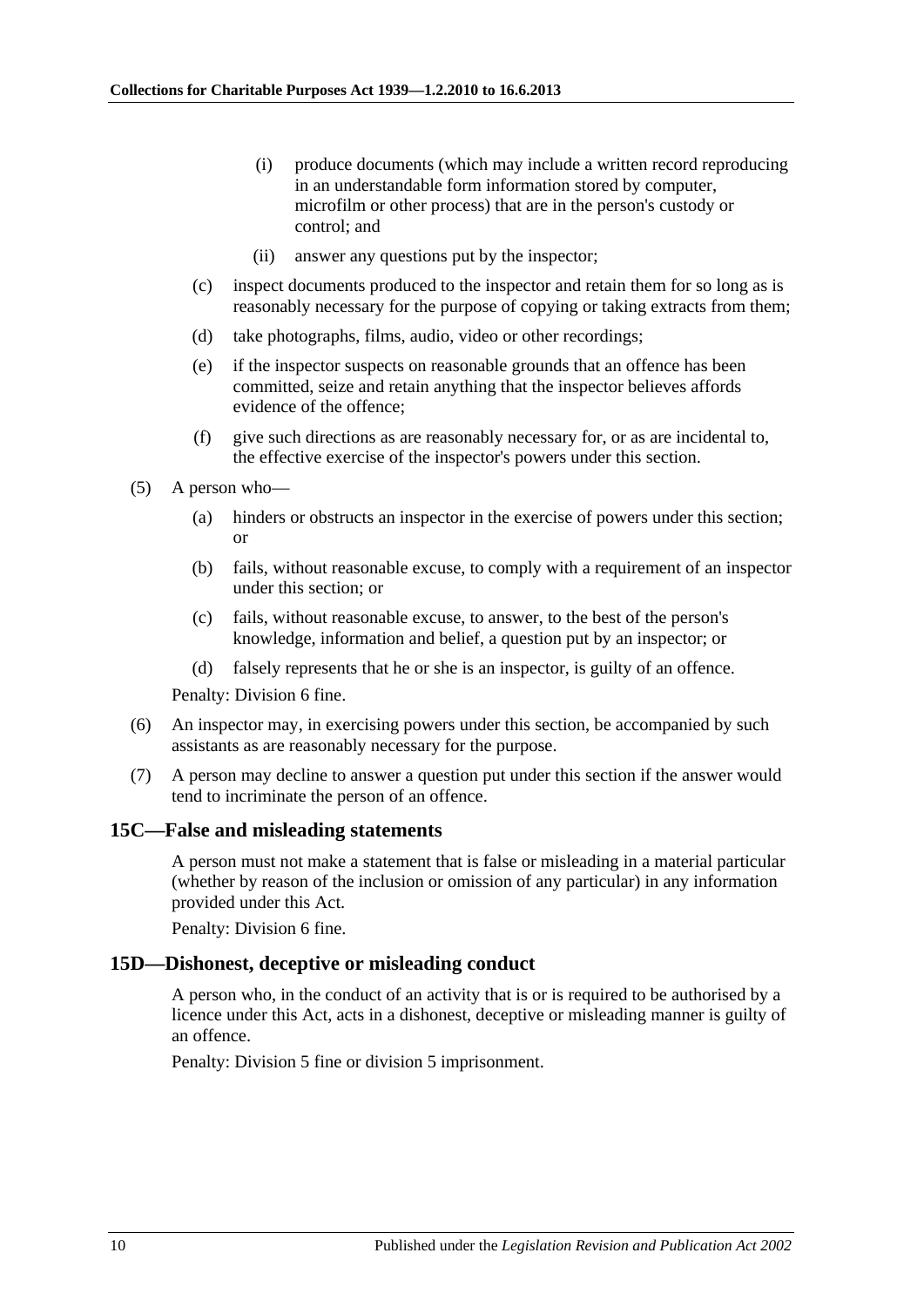## <span id="page-10-4"></span><span id="page-10-0"></span>**16—Application of money and property for other charitable purposes**

- (1) Where, in the opinion of the Minister, it is impracticable to apply money or property collected or received pursuant to a licence under this Act or to apply the proceeds of an entertainment conducted pursuant to a licence under this Act for the charitable purpose for which the money or property was collected or received, or to which the proceeds of the entertainment were to be devoted, the Governor may, by proclamation made on the recommendation of the Minister, direct the person, society, body or association concerned to apply the money or property for a similar charitable purpose specified in the proclamation or to give them to another person, society, body or association to be applied for that charitable purpose.
- (2) In [subsection](#page-10-4)  $(1)$ —

*money* includes money accruing from investment of money referred to in that subsection.

## <span id="page-10-1"></span>**17—Vesting of funds in Minister**

- (1) The Governor may, by proclamation, vest in the Minister the moneys and securities for moneys held for any charitable purpose by or on behalf of any person, society, body, or association to whom or to which a licence is or has been issued under this Act, on being satisfied—
	- (a) that a majority of at least three-fourths in number of the persons who are trustees or who have the control of the moneys or securities for money have consented to the vesting; or
	- (b) there has been maladministration of the moneys or securities.
- (2) Subject to [subsection](#page-10-5) (3), the moneys and securities vested in the Minister by a proclamation under this section will be held on the trusts on which they were held immediately before being vested in the Minister.
- <span id="page-10-5"></span>(3) The Governor may, by proclamation, vary the trusts and authorise the Minister to apply the moneys and securities, or any part of the moneys and securities, to charitable purposes specified in the proclamation.

## <span id="page-10-2"></span>**18—Exemptions**

- (1) The Minister may, on application by a person, society, body or association exempt the person, society, body or association from compliance with specified provisions of this Act.
- (2) An exemption is subject to the conditions (if any) imposed by the Minister.
- (3) The Minister may, at his or her discretion, vary or revoke an exemption.
- (4) The grant or a variation or revocation of an exemption may be published on a website maintained by the Minister.

## <span id="page-10-6"></span><span id="page-10-3"></span>**18B—Service of notices etc**

- (1) Subject to this Act, a notice or document required or authorised by this Act to be given to or served on a person may—
	- (a) be served on the person personally; or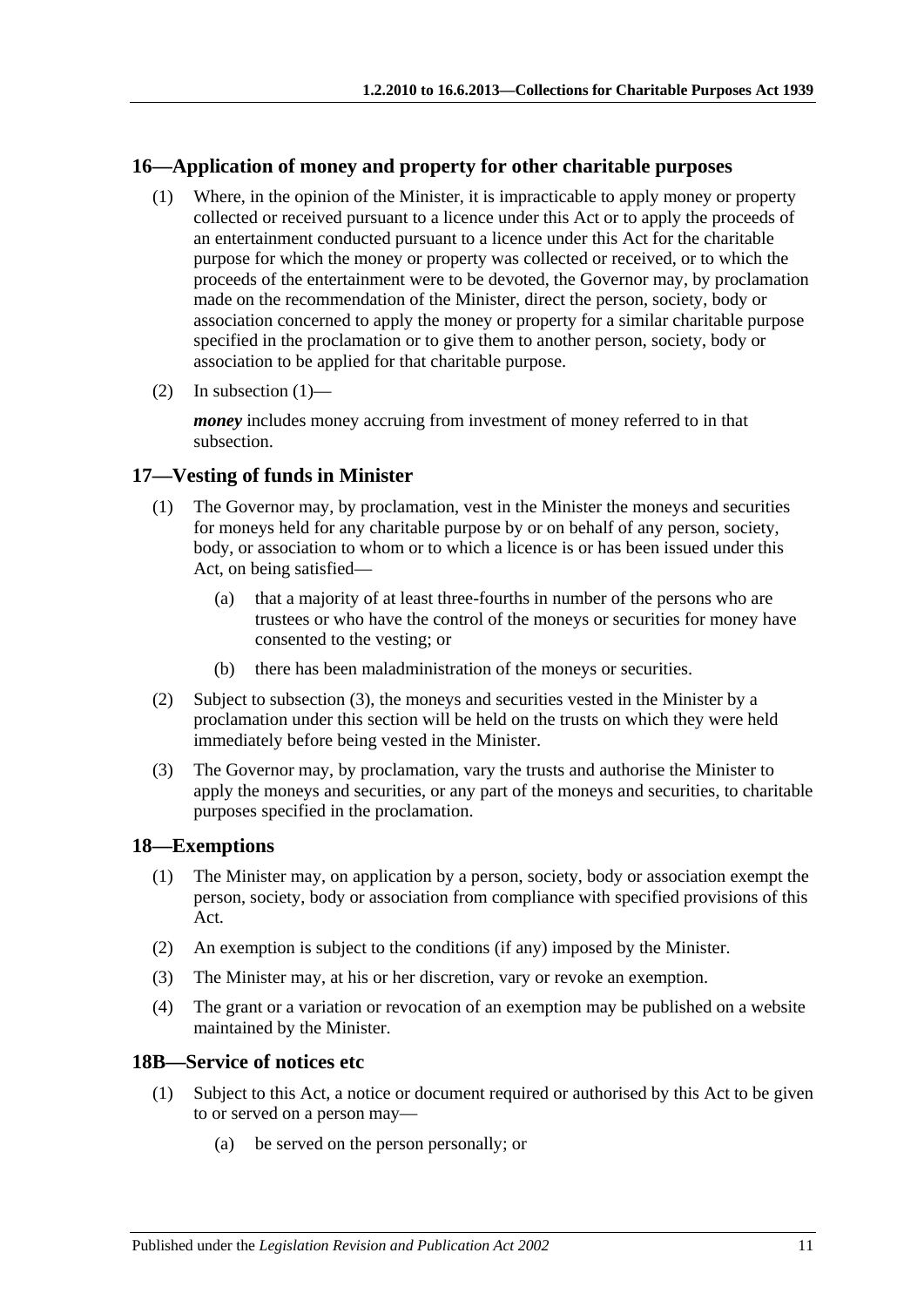- (b) be posted in an envelope addressed to the person at the person's last known address; or
- (c) if the person is a company or registered body within the meaning of the *Corporations Act 2001* of the Commonwealth, be given to or served on the person in accordance with that Act.
- (2) Without limiting the effect of [subsection](#page-10-6) (1), a notice or document required or authorised by this Act to be given to or served on the holder of a licence under this Act may—
	- (a) be posted in an envelope addressed to the licensee at the licensee's address for service; or
	- (b) be left for the licensee at the licensee's address for service with someone apparently over the age of 16 years; or
	- (c) be transmitted by facsimile transmission to a facsimile number provided by the licensee (in which case the notice or document will be taken to have been given or served at the time of transmission).
- (3) The address for service of the holder of a licence under this Act is the address of which the Minister has been last notified in writing by the licensee as the licensee's address for service.

#### <span id="page-11-0"></span>**18C—Evidentiary**

In proceedings for an offence against this Act, an allegation in the complaint that a specified person was or was not—

- (a) the holder of a licence issued under a specified provision of this Act; or
- (b) authorised by the holder of a [section](#page-2-0) 6 or [7](#page-4-0) licence to carry out specified activities,

is, in the absence of proof to the contrary, proof of the matter alleged.

## <span id="page-11-3"></span><span id="page-11-1"></span>**19—Proceedings for offences**

- (1) No prosecution for an offence against this Act may be instituted without the approval in writing of the Minister.
- (2) Unless proof to the contrary is given, any document purporting to be signed by the Minister and to be an approval by the Minister under [subsection](#page-11-3) (1) is, without any further proof or proof of the signature of the Minister, sufficient proof before any court of the giving of the approval.

#### <span id="page-11-4"></span><span id="page-11-2"></span>**20—Regulations**

- (1) The Governor may make such regulations as are contemplated by this Act or are necessary or expedient for the purposes of this Act.
- <span id="page-11-5"></span>(2) Without limiting [subsection](#page-11-4) (1), the regulations may—
	- (a) require information of a kind prescribed by the regulations to be displayed on receptacles that are left in public places to enable members of the public to make gifts of property for charitable purposes or to dispose of unwanted property;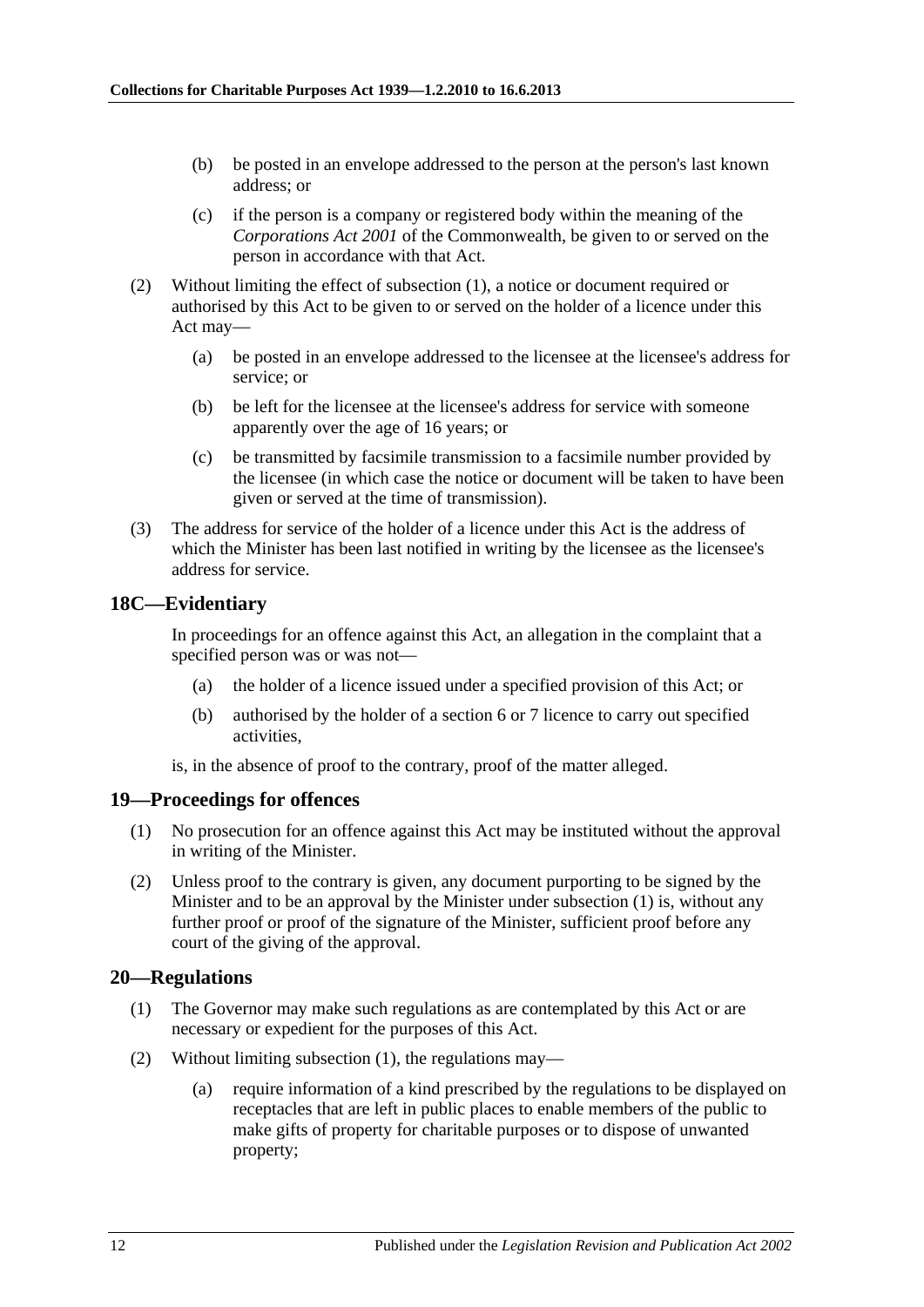- (b) prohibit the display of information of a kind prescribed by the regulations on receptacles referred to in [paragraph](#page-11-5) (a);
- (c) regulate the form in which information may be displayed on receptacles referred to in [paragraph](#page-11-5) (a);
- (d) impose a fine (not exceeding a division 7 fine) for breach of, or non-compliance with, the regulations.

## <span id="page-12-0"></span>**21—Saving provision**

The provisions of this Act are in addition to and not in substitution for any other provisions by or under which collections of money are controlled.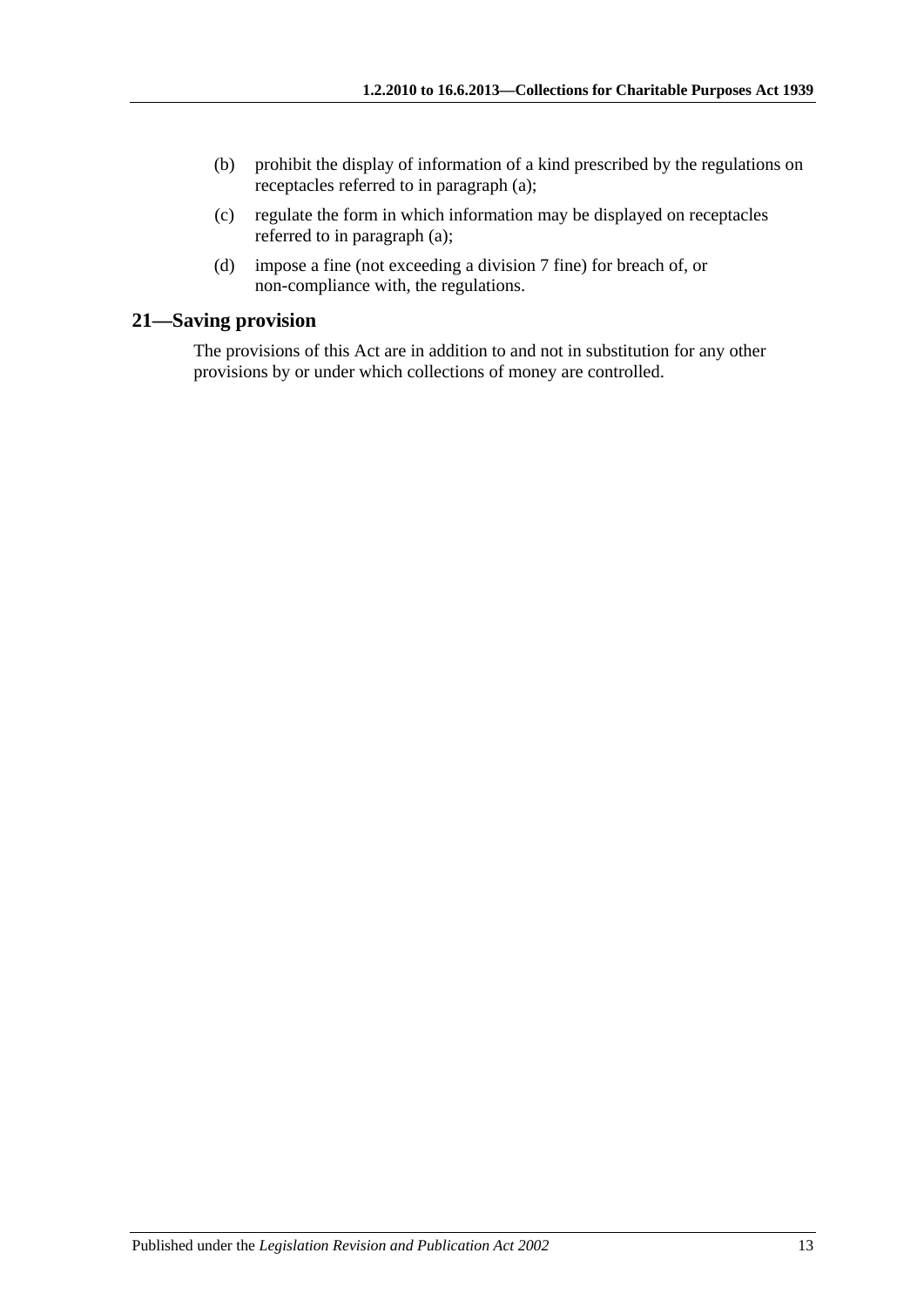# <span id="page-13-0"></span>**Legislative history**

## **Notes**

- Amendments of this version that are uncommenced are not incorporated into the text.
- Please note—References in the legislation to other legislation or instruments or to titles of bodies or offices are not automatically updated as part of the program for the revision and publication of legislation and therefore may be obsolete.
- Earlier versions of this Act (historical versions) are listed at the end of the legislative history.
- For further information relating to the Act and subordinate legislation made under the Act see the Index of South Australian Statutes or www.legislation.sa.gov.au.

# **Legislation repealed by principal Act**

The *Collections for Charitable Purposes Act 1939* repealed the following:

*Collections for Unemployment Act 1930*

# **Principal Act and amendments**

New entries appear in bold.

| Year        | N <sub>o</sub> | Title                                                                                                    | Assent    | Commencement                                                 |
|-------------|----------------|----------------------------------------------------------------------------------------------------------|-----------|--------------------------------------------------------------|
| 1939        | 16             | Collections for Charitable Purposes 22.11.1939<br>Act 1939                                               |           | 1.2.1940 (Gazette 23.11.1939 p1379)                          |
| 1947        | 18             | Collections for Charitable Purposes 6.11.1947<br>Act Amendment Act 1947                                  |           | 6.11.1947                                                    |
| 1982 21     |                | Collections for Charitable Purposes 18.3.1982<br>Act Amendment Act 1982                                  |           | 1.4.1982 ( <i>Gazette 1.4.1982 p949</i> )                    |
| 1995        | 66             | Collections for Charitable Purposes 17.8.1995<br>(Licensing and Miscellaneous)<br>Amendment Act 1995     |           | 2.11.1995 (Gazette 2.11.1995 p1232)                          |
| 1999        | -14            | Collections for Charitable Purposes 1.4.1999<br>(Definition of Charitable Purpose)<br>Amendment Act 1999 |           | 1.4.1999                                                     |
| 2007        | 41             | Collections for Charitable Purposes 25.10.2007<br>(Miscellaneous) Amendment Act 2007                     |           | 1.9.2008 (Gazette 3.7.2008 p3203)                            |
| <b>2009</b> | 84             | <b>Statutes Amendment (Public Sector 10.12.2009)</b><br><b>Consequential Amendments) Act</b><br>2009     |           | Pt 34 (s $63$ )-1.2.2010 ( <i>Gazette</i><br>28.1.2010 p320) |
| 2013        | 16             | <b>Statutes Amendment (Directors'</b><br>Liability) Act 2013                                             | 23.5.2013 | Pt 10 (s 14)-17.6.2013 ( <i>Gazette</i><br>6.6.2013 p2498)   |

# **Provisions amended since 3 February 1976**

• Legislative history prior to 3 February 1976 appears in marginal notes and footnotes included in the consolidation of this Act contained in Volume 2 of The Public General Acts of South Australia 1837-1975 at page 202.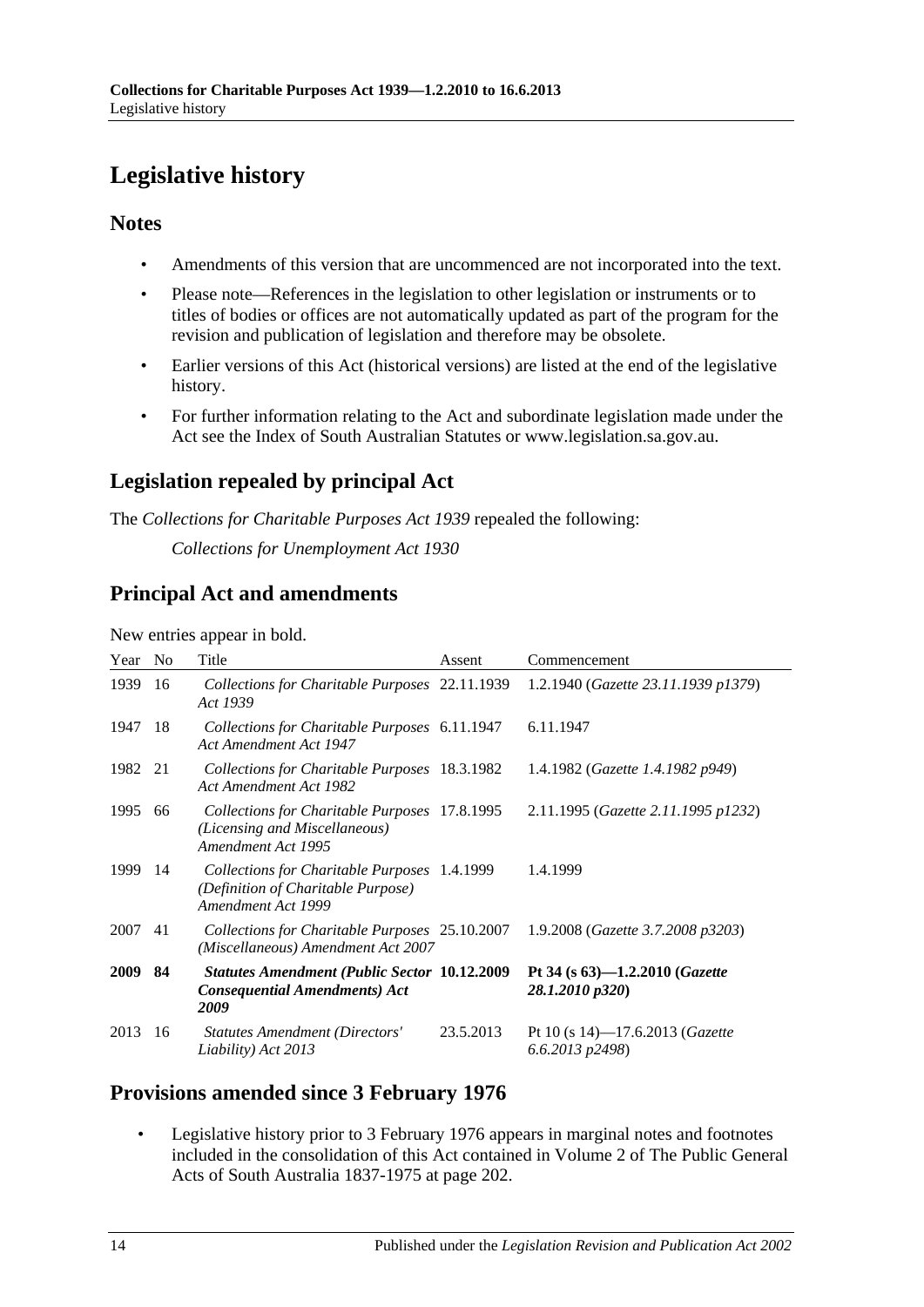New entries appear in bold.

|  |  |  | Entries that relate to provisions that have been deleted appear in italics. |
|--|--|--|-----------------------------------------------------------------------------|
|--|--|--|-----------------------------------------------------------------------------|

| Provision                             | How varied                                                            | Commencement |  |
|---------------------------------------|-----------------------------------------------------------------------|--------------|--|
| Long title                            | amended under Legislation Revision and<br><b>Publication Act 2002</b> |              |  |
|                                       | amended by 41/2007 Sch 1                                              | 1.9.2008     |  |
| $ss$ 2 and 3                          | omitted under Legislation Revision and<br><b>Publication Act 2002</b> |              |  |
| s <sub>4</sub>                        |                                                                       |              |  |
| body                                  | inserted by $66/1995$ s $3(a)$                                        | 2.11.1995    |  |
| charitable purpose                    | amended by $66/1995$ s $3(b)$ , (d)                                   | 2.11.1995    |  |
|                                       | (c) and (d) deleted by $66/1995$ s $3(c)$                             | 2.11.1995    |  |
|                                       | amended by 14/1999 s 2                                                | 1.4.1999     |  |
|                                       | collection contract inserted by 66/1995 s 3(e)                        | 2.11.1995    |  |
|                                       | substituted by 41/2007 s 4                                            | 1.9.2008     |  |
| collector                             | inserted by 41/2007 s 4                                               | 1.9.2008     |  |
| inspector                             | inserted by $41/2007$ s 4                                             | 1.9.2008     |  |
| Minister                              | deleted by $41/2007 s 4$                                              | 1.9.2008     |  |
| paid collector                        | inserted by 41/2007 s 4                                               | 1.9.2008     |  |
| property                              | inserted by $41/2007$ s 4                                             | 1.9.2008     |  |
| section 6 licence                     | inserted by $66/1995$ s 3(f)                                          | 2.11.1995    |  |
| section 6A licence                    | inserted by $66/1995$ s 3(f)                                          | 2.11.1995    |  |
| section 7 licence                     | inserted by $66/1995$ s 3(f)                                          | 2.11.1995    |  |
| s <sub>5</sub>                        | deleted by 66/1995 s 4                                                | 2.11.1995    |  |
| s <sub>5</sub>                        | inserted by $41/2007$ s 5                                             | 1.9.2008     |  |
| s 6 before substitution<br>by 41/2007 |                                                                       |              |  |
| $s\delta(1)$                          | amended by $66/1995$ s $5(a)$                                         | 2.11.1995    |  |
| $s\,6(2)$                             | amended by $66/1995 s 5(b)$                                           | 2.11.1995    |  |
| s(6(3)                                | amended by $66/1995$ s $5(c)$                                         | 2.11.1995    |  |
| s <sub>6</sub>                        | substituted by 41/2007 s 5                                            | 1.9.2008     |  |
| s 6A                                  | inserted by $66/1995$ s 6                                             | 2.11.1995    |  |
|                                       | substituted by 41/2007 s 5                                            | 1.9.2008     |  |
| ss 6B and 6C                          | inserted by 41/2007 s 5                                               | 1.9.2008     |  |
| s 7 before substitution<br>by 41/2007 |                                                                       |              |  |
| s(1)                                  | amended by $66/1995 s 7(a)$                                           | 2.11.1995    |  |
| $s \, 7(2)$                           | amended by 66/1995 s 7(b)                                             | 2.11.1995    |  |
| $s \, 7(3)$                           | amended by $66/1995 s 7(c)$                                           | 2.11.1995    |  |
| $s \, 7(4)$                           | amended by $66/1995 s 7(d)$                                           | 2.11.1995    |  |
| s 7                                   | substituted by 41/2007 s 5                                            | 1.9.2008     |  |
| s <sub>8</sub>                        |                                                                       |              |  |
| s(1)                                  | amended by 66/1995 s 8                                                | 2.11.1995    |  |
|                                       | amended by 41/2007 Sch 1                                              | 1.9.2008     |  |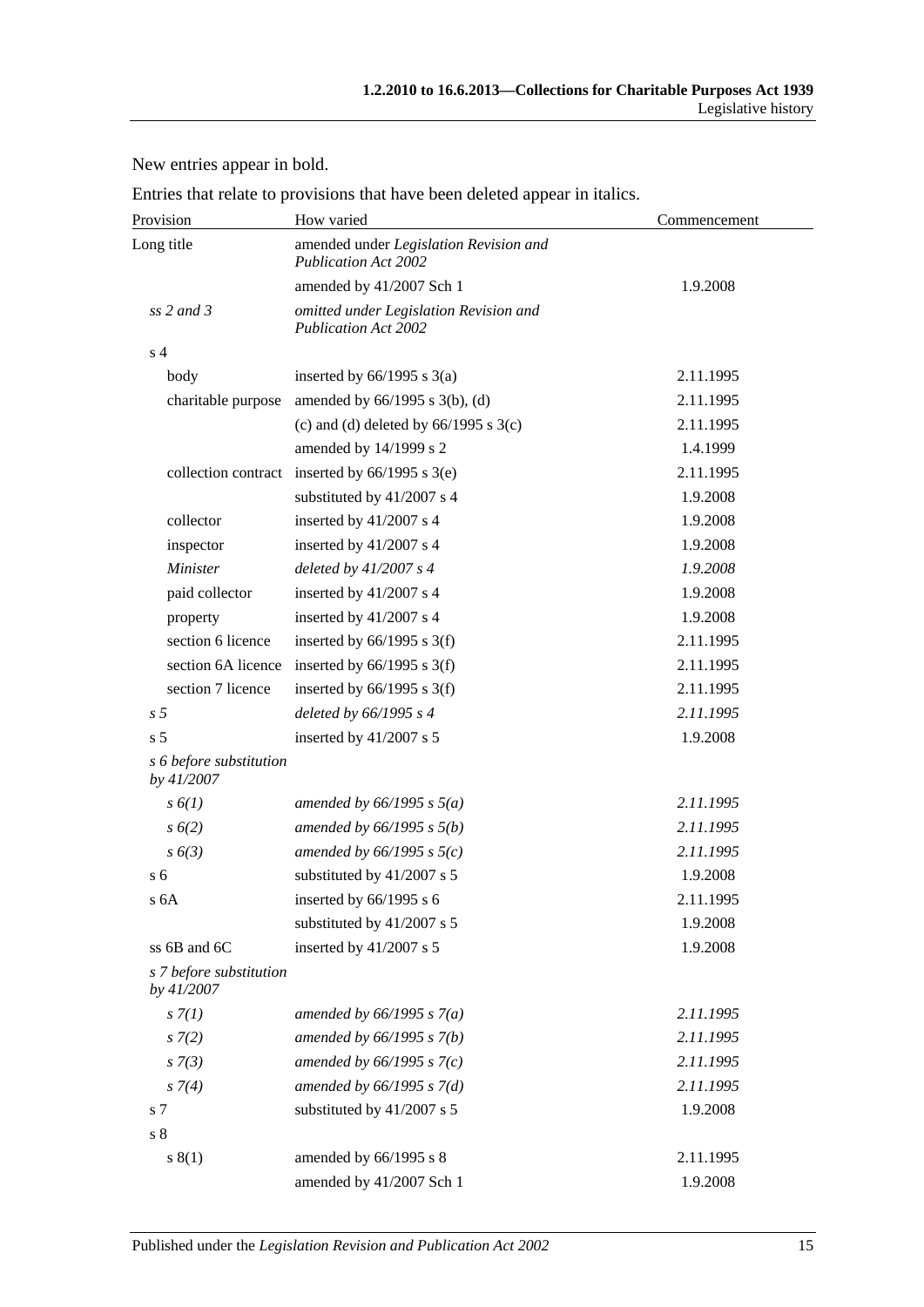| s(2)                                      | amended by 66/1995 s 8                                     | 2.11.1995 |
|-------------------------------------------|------------------------------------------------------------|-----------|
|                                           | substituted by 41/2007 Sch 1                               | 1.9.2008  |
| s <sub>9</sub>                            |                                                            |           |
| $s \, 9(1)$                               | amended by 41/2007 Sch 1                                   | 1.9.2008  |
| $s \, 9(2)$                               | amended by 66/1995 s 9                                     | 2.11.1995 |
|                                           | substituted by 41/2007 Sch 1                               | 1.9.2008  |
| s10                                       | deleted by 21/1982 s 3                                     | 1.4.1982  |
| s 11                                      |                                                            |           |
| s 11(1)                                   | amended by $21/1982$ s $4(a)$                              | 1.4.1982  |
|                                           | amended by 41/2007 Sch 1                                   | 1.9.2008  |
| s 11(2)                                   | amended by 21/1982 s 4(b)                                  | 1.4.1982  |
|                                           | amended by 66/1995 s 10                                    | 2.11.1995 |
|                                           | amended by 41/2007 Sch 1                                   | 1.9.2008  |
| s 11(3)                                   | amended by $21/1982$ s 4(c)                                | 1.4.1982  |
|                                           | amended by 41/2007 Sch 1                                   | 1.9.2008  |
| s 12                                      |                                                            |           |
| s 12(1)                                   | amended by $66/1995$ s $11(a)$                             | 2.11.1995 |
|                                           | substituted by $41/2007$ s $6(1)$                          | 1.9.2008  |
| s 12(1a)                                  | inserted by $66/1995 s 11(b)$                              | 2.11.1995 |
|                                           | deleted by $41/2007 s 6(1)$                                | 1.9.2008  |
| 12(2)                                     | substituted by $41/2007$ s $6(1)$                          | 1.9.2008  |
| s 12(2a)                                  | inserted by $66/1995 s 11(c)$                              | 2.11.1995 |
|                                           | deleted by $41/2007 s 6(1)$                                | 1.9.2008  |
| s 12(3)                                   | substituted by $41/2007$ s $6(1)$                          | 1.9.2008  |
| s 12(4)                                   | inserted by 21/1982 s 5                                    | 1.4.1982  |
|                                           | amended by $66/1995$ s $11(d)$                             | 2.11.1995 |
|                                           | amended by $41/2007$ s $6(2)$ —(4)                         | 1.9.2008  |
| s <sub>13</sub>                           | deleted by 21/1982 s 6                                     | 1.4.1982  |
| s 14                                      | amended by 41/2007 Sch 1                                   | 1.9.2008  |
| s 15 before<br>substitution by<br>41/2007 |                                                            |           |
| $s\,15(1)$                                | inserted by $66/1995$ s $12(a)$                            | 2.11.1995 |
| $s\,15(2)$                                | s 15(1) redesignated as s 15(2) by 66/1995<br>$s\,l2(b)$   | 2.11.1995 |
|                                           | amended by $66/1995$ s $12(c)$ , (d)                       | 2.11.1995 |
| $s\,15(3)$                                | s 15(2) redesignated as s 15(3) by $66/1995$<br>$s\,l2(b)$ | 2.11.1995 |
|                                           | substituted by $66/1995$ s $12(e)$                         | 2.11.1995 |
| s 15(4)                                   | s 15(3) redesignated as s 15(4) by $66/1995$<br>$s\,l2(b)$ | 2.11.1995 |
|                                           | amended by $66/1995$ s $12(f)$                             | 2.11.1995 |
| s 15                                      | substituted by 41/2007 s 7                                 | 1.9.2008  |
| ss 15A-15D                                | inserted by 41/2007 s 7                                    | 1.9.2008  |